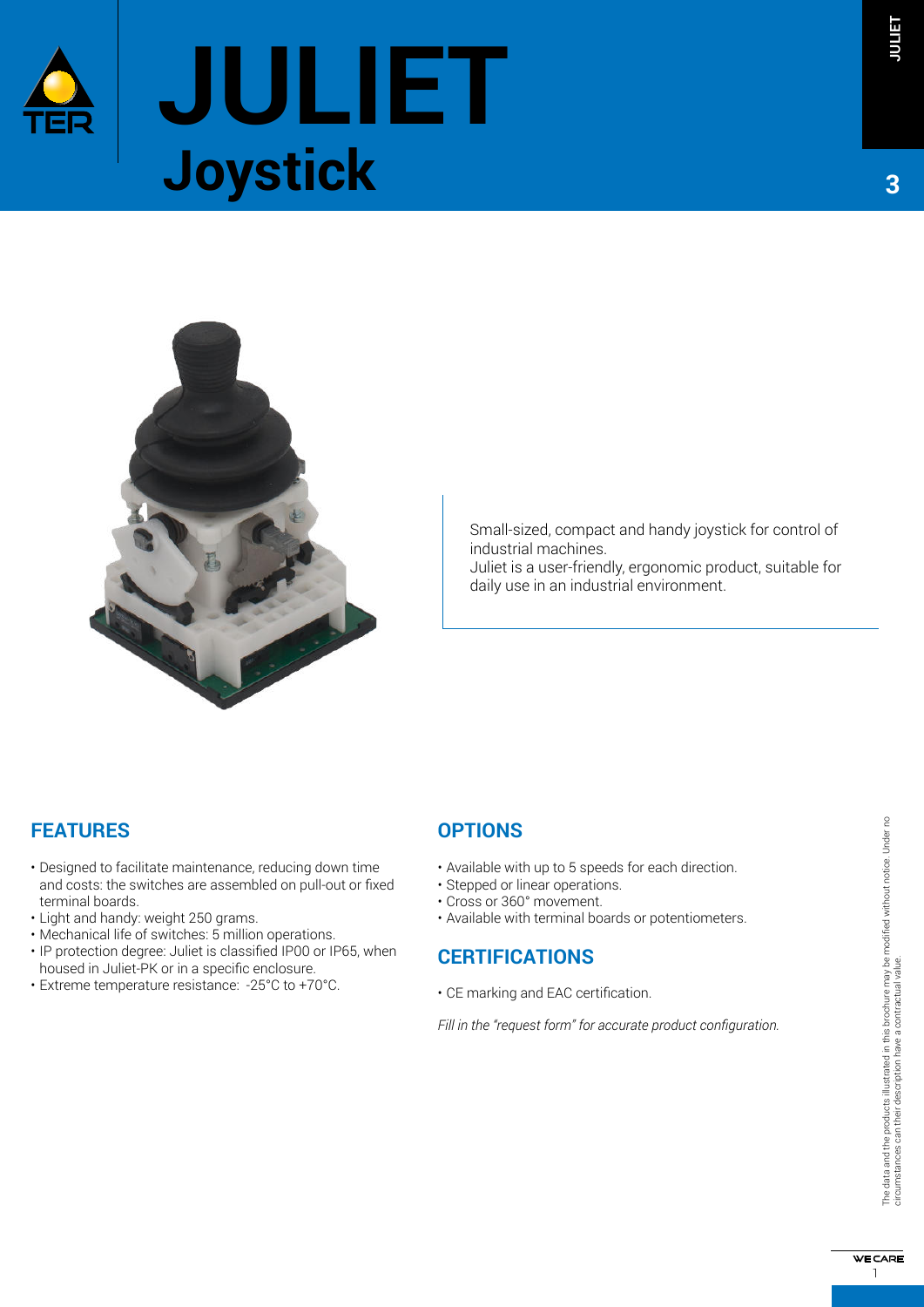| <b>Conformity to Community Directives</b> | 2014/35/UE Low Voltage Directive                                                                                                                 |
|-------------------------------------------|--------------------------------------------------------------------------------------------------------------------------------------------------|
|                                           | 2006/42/CE Machinery Directive                                                                                                                   |
| <b>Conformity to CE Standards</b>         | EN 60204-1 Safety of machinery - Electrical equipment of machines                                                                                |
|                                           | EN 60947-1 Low-voltage switchgear and controlgear                                                                                                |
|                                           | EN 60947-5-1 Low-voltage switchgear and controlgear - Control circuit devices and switching elements - Electromechanical control circuit devices |
| Marcature e omologazioni                  | - EALC                                                                                                                                           |

## **GENERAL TECHNICAL SPECIFICATIONS**

|                      | Storage -40°C/+70°C                                                       |
|----------------------|---------------------------------------------------------------------------|
| Ambient temperature  | Operational -25 $^{\circ}$ C/+70 $^{\circ}$ C                             |
| IP protection degree | IP 00 (IP 65 max. when assembled in Juliet-PK or in a specific enclosure) |
| Operating positions  | Any position                                                              |
| Weight               | 250q                                                                      |

# **TECHNICAL SPECIFICATIONS OF THE SWITCHES**

| Code                         | PRVV0804PE                                   |
|------------------------------|----------------------------------------------|
| <b>Utilisation category</b>  | AC 15                                        |
| Rated operational current    | 2A                                           |
| Rated operational voltage    | 48 Vac                                       |
| <b>Rated thermal current</b> | 8 A                                          |
| Rated insulation voltage     | 1000 Vac                                     |
| <b>Mechanical life</b>       | $5x106$ operations                           |
| <b>Connections</b>           | Screw-type terminals                         |
| Wires                        | $0.14$ mm <sup>2</sup> - 1.5 mm <sup>2</sup> |
| <b>Tightening torque</b>     | $0.22$ Nm - $0.25$ Nm                        |
| Microswitch type             | Single break                                 |
| <b>Contacts</b>              | 1 <sub>NC</sub>                              |
| Scheme                       | 11<br>12                                     |
| Markings and homologations   | CE                                           |

# **TECHNICAL SPECIFICATIONS OF THE POTENTIOMETERS**

| Code                                 | PRVV9021PF                      | PRVV9026PE |  |
|--------------------------------------|---------------------------------|------------|--|
| Ohmic value                          | 5 k <sub>0</sub>                | 10k        |  |
| Connections                          | 4 turrets                       |            |  |
| Indipendent linearity (over AEA -3°) | $-1\%$                          |            |  |
| Life time                            | 5x10 <sup>6</sup> movements     |            |  |
| Operational ambient temperature      | $-55 °C/+125 °C$                |            |  |
| <b>Mechanical angle</b>              | 360° continuous                 |            |  |
| <b>Actual Electrical Angle (AEA)</b> | $340^{\circ}$ +5°               |            |  |
| Ohmic value tolerance                | Max $\pm 2\%$ at $20^{\circ}$ C |            |  |
| <b>Dissipation</b>                   | 0.3W                            |            |  |

**JULIET**

TER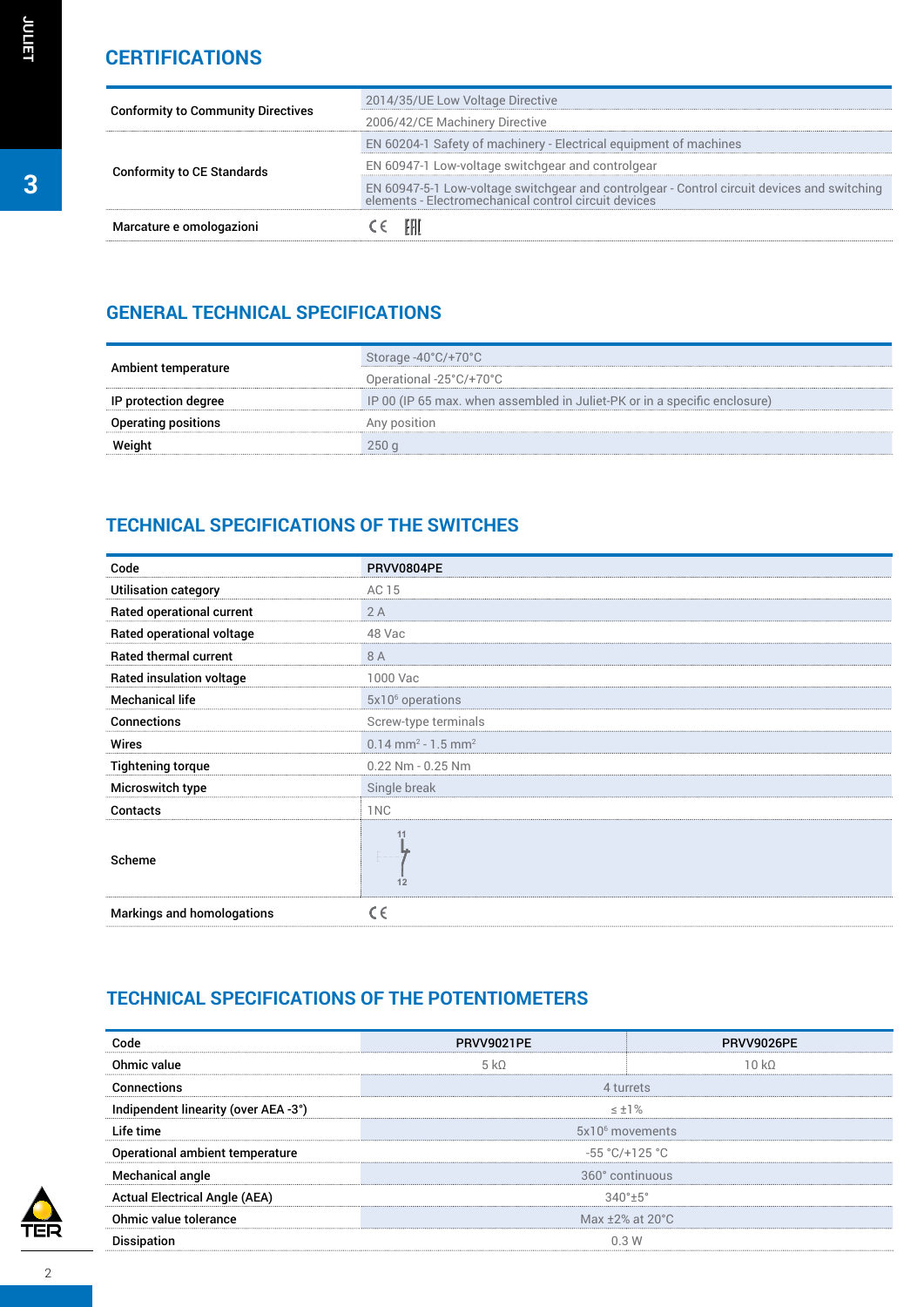## **OVERALL DIMENSIONS (mm)**

### **Standard**



#### **With potentiometer**



# **JULIET**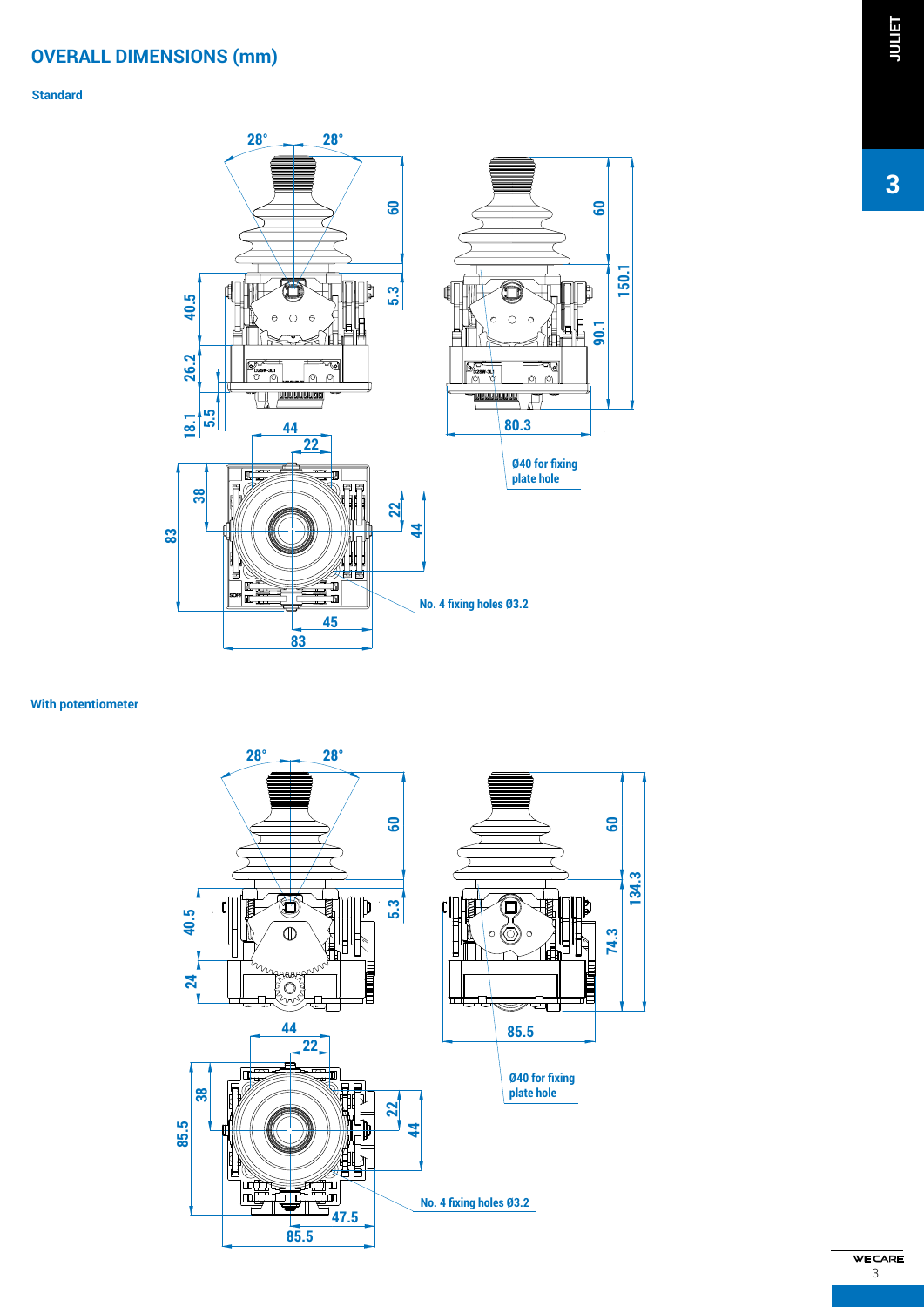### **STANDARD JOYSTICKS**

Juliet standard joysticks feature spring return stepped movement and they are equipped with 1NC switches **11**

and fixed terminal board.

PRVV0804PE **12**

| <b>Positions</b> | Direction of movement       |             |                |
|------------------|-----------------------------|-------------|----------------|
|                  | $360^\circ$<br><b>Cross</b> |             | Code           |
| $1 - 0$          |                             | $\times$    | PF340210000004 |
| $1 - 1$          | $\times$                    |             | PF340211000001 |
| $1 - 2$          | X                           |             | PF340212000001 |
| $1 - 3$          |                             | $\times$    | PF340213000001 |
| $2 - 0$          |                             | $\mathsf X$ | PF340220000004 |
| $2 - 2$          | X                           |             | PF340222000001 |
| $2 - 3$          | $\times$                    |             | PF340223000001 |
| $3-0$            |                             | $\times$    | PF340230000004 |
| $3-3$            | X                           |             | PF340233000001 |
| $3-3$            |                             | $\times$    | PF340233000004 |
| $4 - 0$          |                             | $\times$    | PF340240000004 |
| $1 - 5$          | $\times$                    |             | PF340215000001 |
| $3-5$            | $\times$                    |             | PF340235000001 |
| $5-5$            | $\times$                    |             | PF340255000001 |
| $5-5$            |                             | $\times$    | PF340255000004 |



**3**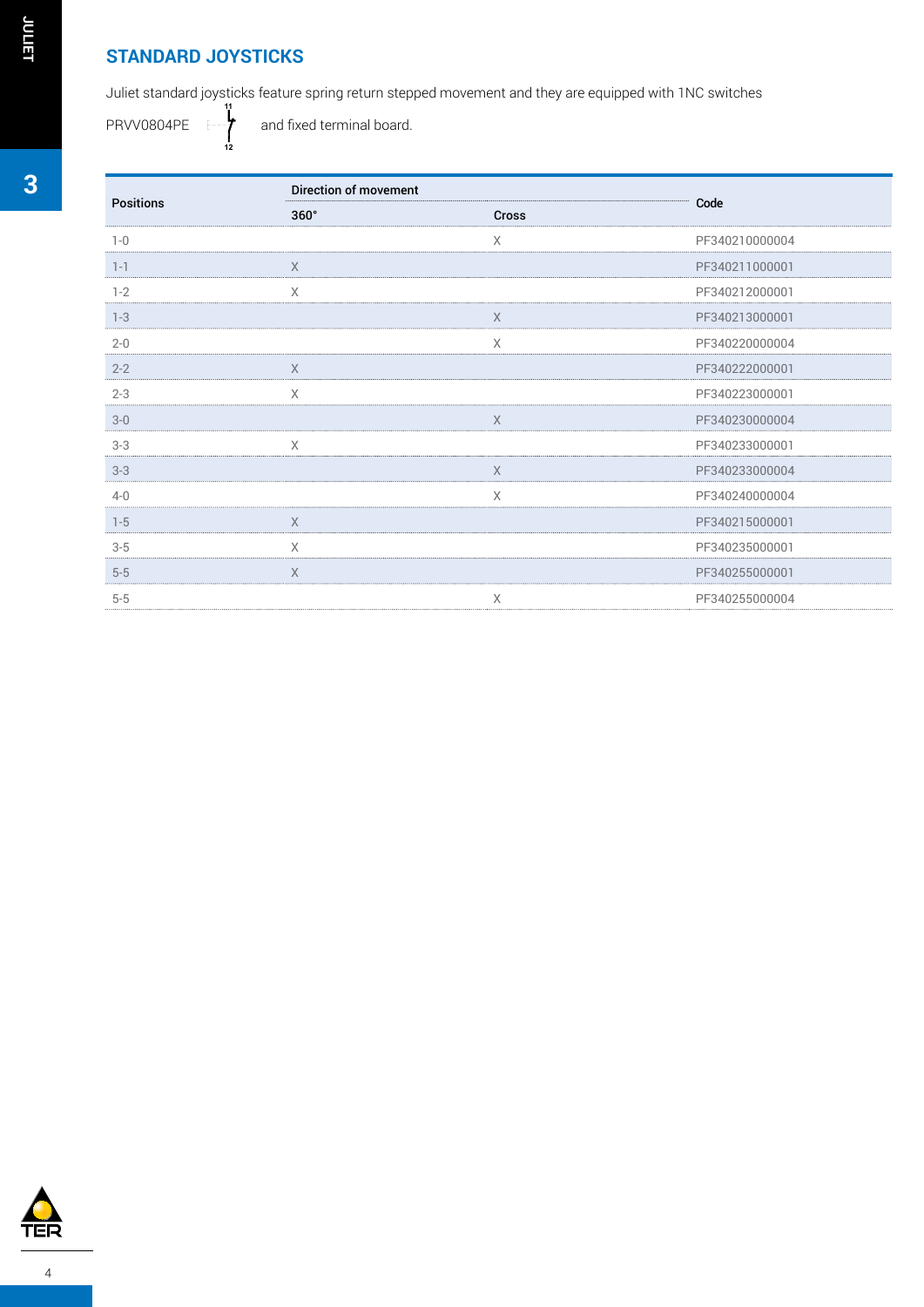

Refer to the following tables for descriptions of components: "Switch boards", "Potentiometers", "Lever guides", "Cams" and "Accessories".

**WE CARE** 5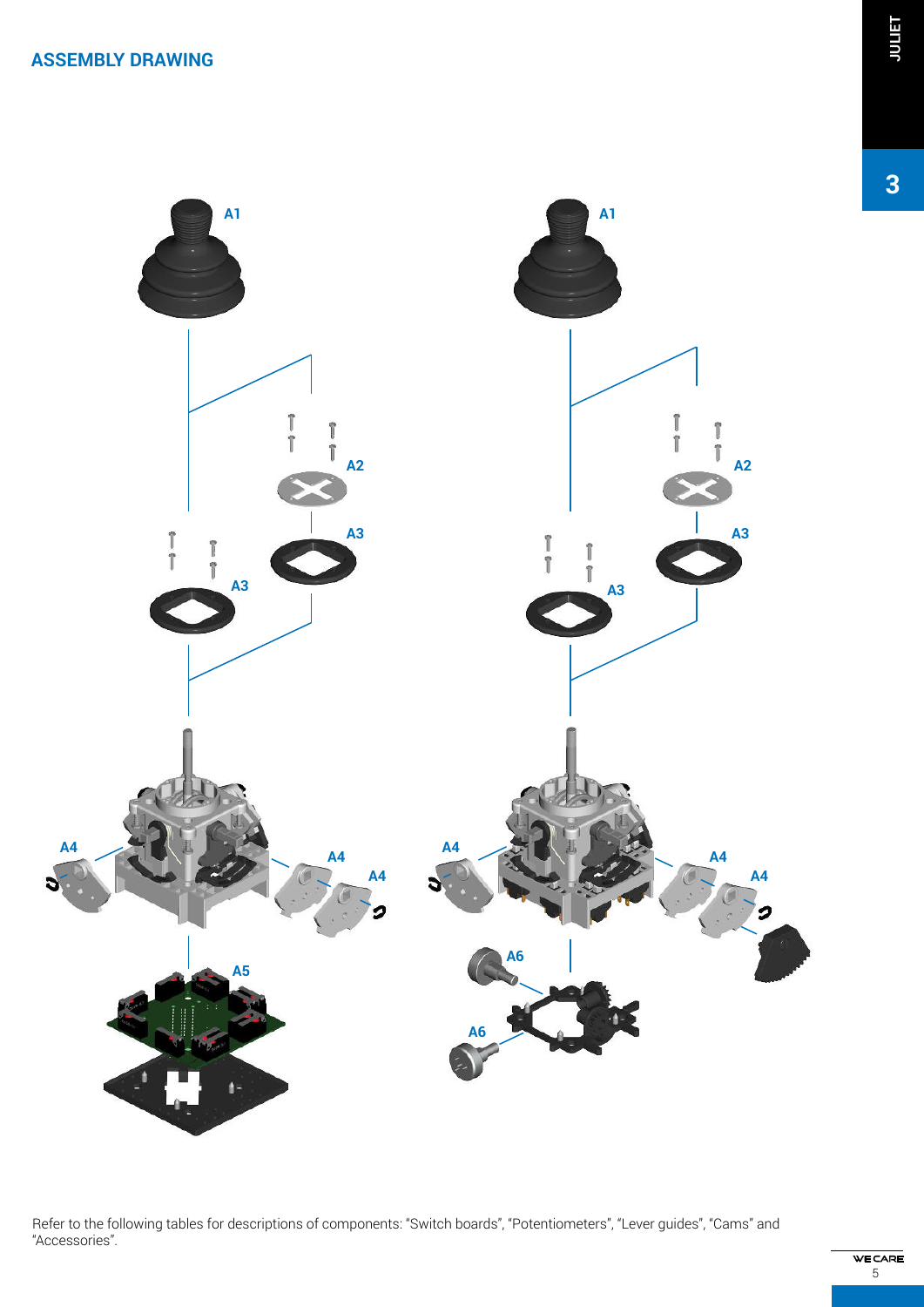### **COMPONENTS**

### **Switch boards**

| Ref | Drawing | <b>Description</b>                                      | Code  |
|-----|---------|---------------------------------------------------------|-------|
|     |         | 12 switch board with fixed terminal board - 5 positions | 93547 |
|     |         | 8 switch board with fixed terminal board - 3 positions  | 93558 |

## **Potentiometers**

| Ref. | Drawing                      | <b>Description</b>         | Code       |
|------|------------------------------|----------------------------|------------|
| A6   | $\infty$<br>$\varphi$<br>80' | Potentiometer 5 k $\Omega$ | PRVV9021PF |
|      |                              | Potentiometer 10 $k\Omega$ | PRVV9026PF |

# **Lever guides**

| Ref. | <b>Drawing</b> | <b>Description</b> | Code              |
|------|----------------|--------------------|-------------------|
| A2   |                | Cross lever guide  | PRTR0160PE        |
|      |                | Lever guide 3-0    | PRSL9824PI        |
|      |                | Lever guide 5-4    | <b>PRSL9825PI</b> |
|      |                | Lever guide 3-3    | PRSL9826PI        |
|      |                | Lever guide 5-2    | PRSL9828PI        |
|      |                | Lever guide 5-5    | PRSL9830PI        |
|      |                | Lever guide 5-0    | PRSL9834PI        |
|      |                | Lever guide 4-0    | <b>PRSL9835PI</b> |
|      |                | Lever guide 1-3    | PRSL9838PI        |
|      |                | Lever guide 1-5    | PRSL9839PI        |
|      |                | Lever guide 3-2    | PRSL9841PI        |
| A3   |                | Lever guide 3-5    | <b>PRSL9842PI</b> |
|      |                | Lever guide 2-4    | PRSL9843PI        |
|      |                | Lever guide 4-1    | PRSL9844PI        |
|      |                | Lever guide 3-4    | PRSL9845PI        |
|      |                | Lever guide 4-4    | PRSL9849PI        |
|      |                | Lever guide 1-1    | PRSL9871PI        |
|      |                | Lever guide 1-0    | <b>PRSL9872PI</b> |
|      |                | Lever guide 1-2    | PRSL9873PI        |
|      |                | Lever guide 2-2    | PRSL9876PI        |
|      |                | Lever guide 2-0    | PRSL9880PI        |



**JULIET**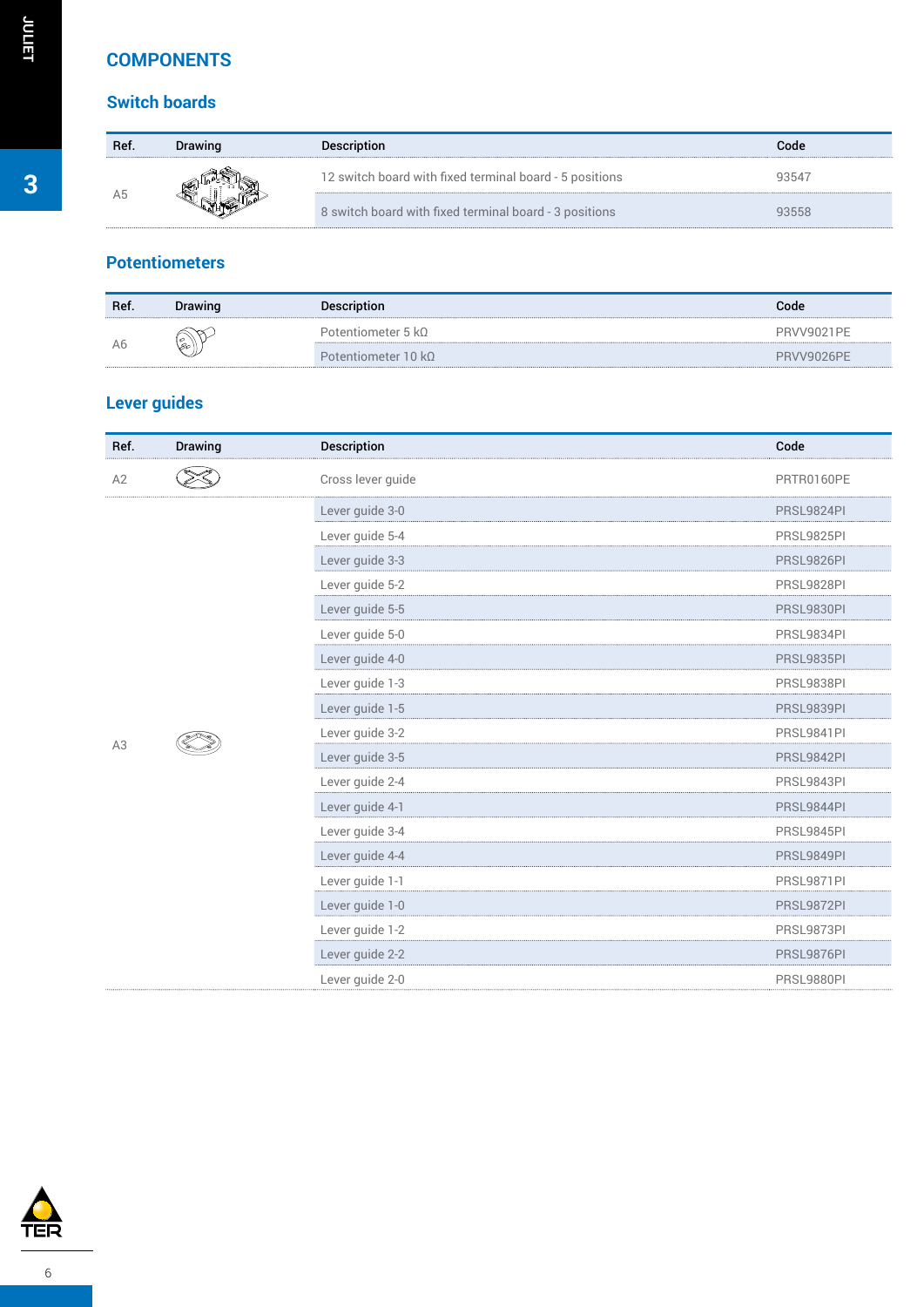| Ref. | <b>Drawing</b> | <b>Description</b>          | Code       |
|------|----------------|-----------------------------|------------|
| A4   | ⋓<br>$\circ$   | Cam 1st step                | PRSL7300PL |
|      |                | Cam $2^{nd} - 3^{rd}$ steps | PRSL7301PL |
|      |                | Cam $4th - 5th$ steps       | PRSL7302PI |

### **Accessories**

| Ref.           | <b>Drawing</b> | <b>Description</b> | Code       |
|----------------|----------------|--------------------|------------|
| A <sup>1</sup> |                | <b>Bellows</b>     | PRSL0173PI |

**3**